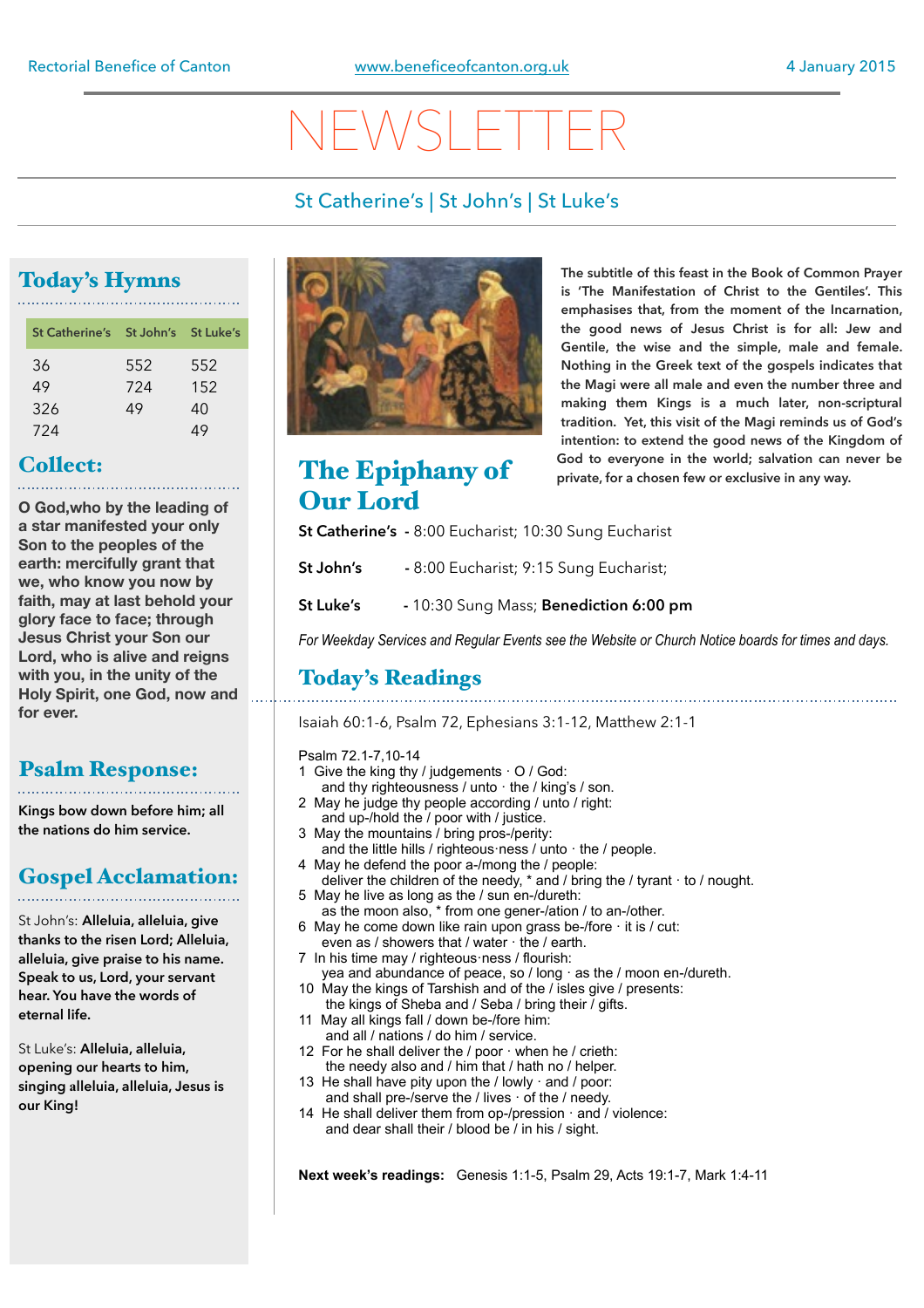# Benefice Notes:

**Thank You** - A huge thank you to everyone who made the many services over Advent and Christmas go so well. **Confirmation** - Our confirmation classes for young people and adults begin in the New Year. This year the preparation programme will be over a longer period of time but will be less intense: meeting once or twice a month to discuss the various topics and issues of what it means to be an active member of the Church in Wales. As the confirmation ceremony takes place in Advent 2015 children who are now in year 5 may apply. If you would like to be confirmed contact the clergy. The first meeting will take place on 18 January 2015 in St John's at 4:00 pm.

**Explore** - Explore resumes next Sunday in St John's at 4:00pm. This is an alternative worship experience where we pray and respond to God in non-traditional forms. This month we'll create another labyrinth to help us in our reflections on how God is close to us on our journey.

Youth Committee - we are due to have our first meeting and there is still one or two places left for anyone to join this group who will look again at our provision for young people throughout the Benefice. If you would like to join this group please contact Fr Phelim. We hope to meet once or twice a term.

**Website Updating** - Please send any updates for your group/activity to Fr Phelim by Friday 9 January.

**Messy Church** - Thank you to everyone who helped make yesterday's event go so well. The next planning meeting is on Sun 11 Jan at 4:15 pm in St John's (after Explore). The next Messy Church is on Sunday 25 Jan 2015 at 4pm in St John's. **Week of Prayer for Christian Unity 18-25 Jan 2015** - If you think we should work and celebrate more with other local Christians during this week (and throughout the year) please let us know what you would like to see. Contact the clergy. **Benefice Pilgrimage to Assisi, Montecasino and Rome** 6-10 July 2015. If you are interested please contact Fr Phelim for more details and likely costs. Price would include flights, transfers, transport within Italy and staying at the Irish College. Benefice Noticeboard - If you would like to include something in the notes please send it to [linsaycoolhouse@hotmail.com](mailto:linsaycoolhouse@hotmail.com). **Benefice Magazine -** Is now available at the back of our churches.

# St Catherine's Notes:

Hall Bookings - To book the Hall please contact Angharad Elias 07989 747026 [hall.stcatherines@gmail.com](mailto:hall.stcatherines@gmail.com)

# St John's Notes:

**Ty Bronna** - In December we'll be collecting toiletries for the Ty Bronna Hostel for young people, run by the Church Army.

# St Luke's Notes:

**St Luke's Lunch** on Sun Jan 18th tickets on sale from today 3 COURSE MEAL £8.50 **Shrove Tuesday Banger and Bingo -** A family fun night on Tuesday 17 Feb 2015. Tickets on sale after Christmas. Hall Bookings - To book the Hall please contact Jackie or Haydn Page on 029 2091 3808 [haydnpage@hotmail.co.uk](mailto:haydnpage@hotmail.co.uk)

**Recently Departed:** Hazel Ware, Hilda Hinchey, Raymond Lovering, Violet May East, Dorothy White, Jenny Forster-Hicks, Gordon Stapleton, Lawrence Weaver

#### This Week in the Benefice: (Diocesan Prayer / Anglican Prayer Cycle / Events and Services)

- **Sun 4** RB Canton, Canon Mark and Fr Phelim; Lagos West; **Services as usual**
- **Mon 5** Cardiff, Dewi Sant, Dyfrig Lloyd (V); Lahore
- **Tues 6** Cardiff, St Mary w St Dyfrig & St Samson, Graham Francis (V), David Morris (AP)
- **Wed 7** Readers in the Diocese, Caroline Downs
- **Thur 8** Grangetown, St Paul, Grahahm Francis and David Morris; Lake Malawi
- **Fri 9** Cardiff, St John the Baptist, Sarah Rowlands (PinC)
- **Sat 10** Cathays, Caroline Downs; Lango (Uganda)
- **Sun 11** Christchurch, Roath Park, Trystan Hughes (PinC); Anglican Communion Sunday; **Explore at 4:00 in St John's**

Team Rector: **Canon Mark Preece**; 029 2056 2022 [rector@beneficeofcanton.org.uk](mailto:rector@beneficeofcanton.org.uk) (Day off - Monday) Team Vicar: **Fr Phelim O'Hare**; 029 2021 0732 [vicar@beneficeofcanton.org.uk](mailto:vicar@beneficeofcanton.org.uk?subject=) (Day off - Thursday)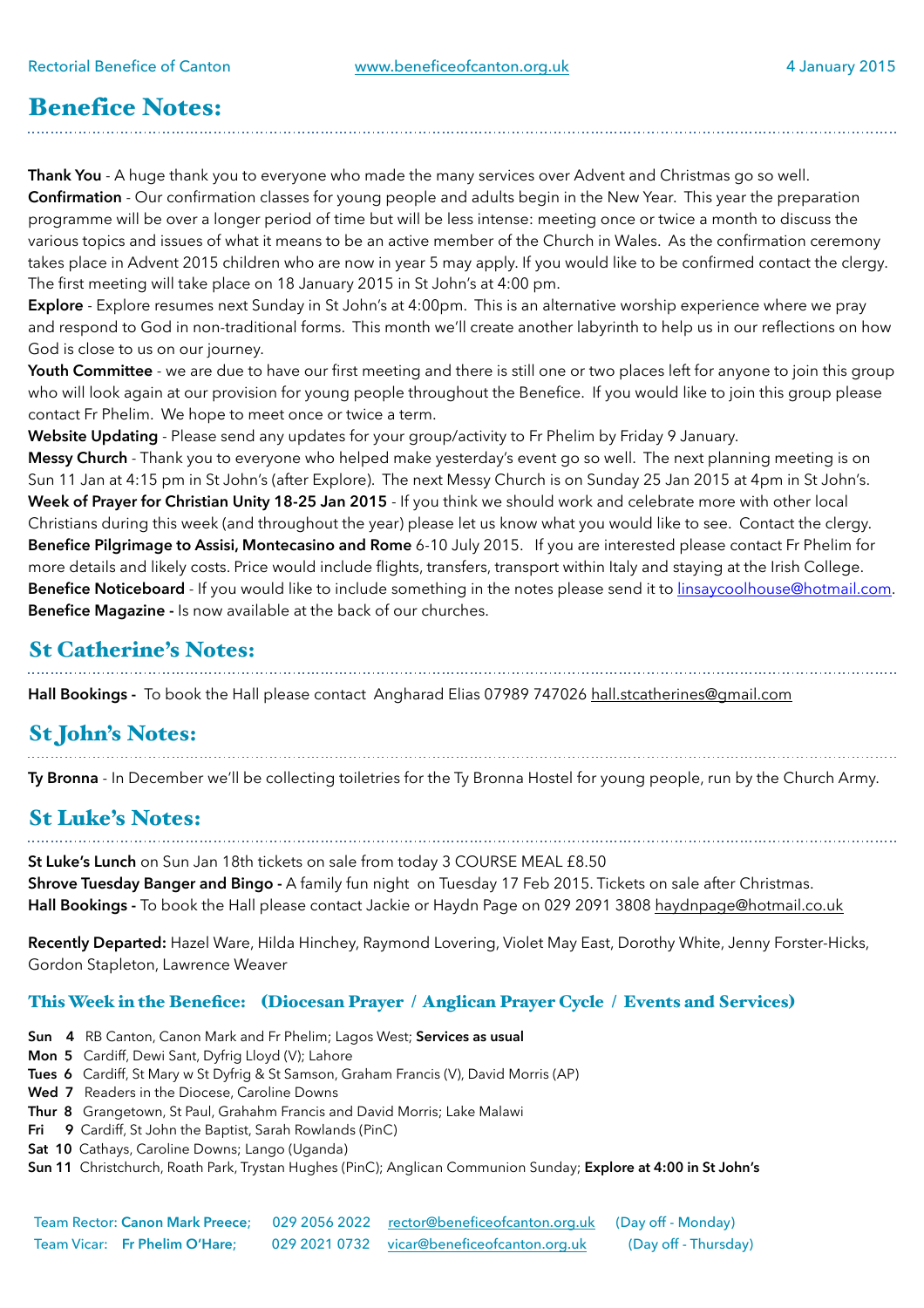# **4 January 2015 – The Epiphany of the Lord**

## **Collect of the Day**

O God, who by the leading of a star manifested your only Son to the peoples of the earth: mercifully grant that we, who know you now by faith, may at last behold your glory face to face; through Jesus Christ your Son our Lord, who is alive and reigns with you, in the unity of the Holy Spirit, one God, now and for ever.

## **First Reading**

A reading from the book of the prophet Isaiah.

Arise, shine; for your light has come, and the glory of the LORD has risen upon you. For darkness shall cover the earth, and thick darkness the peoples; but the LORD will arise upon you, and his glory will appear over you. Nations shall come to your light, and kings to the brightness of your dawn.

Lift up your eyes and look around; they all gather together, they come to you; your sons shall come from far away, and your daughters shall be carried on their nurses' arms. Then you shall see and be radiant; your heart shall thrill and rejoice, because the abundance of the sea shall be brought to you, the wealth of the nations shall come to you. A multitude of camels shall cover you, the young camels of Midian and Ephah; all those from Sheba shall come. They shall bring gold and frankincense, and shall proclaim the praise of the LORD.

This is the word of the Lord. **Thanks be to God.**

#### *Psalm 72.1-7,10-14*

R **Kings bow down before him; all the nations do him service.** Give the king your justice, O God, and your righteousness to the king's son; That he may rule your people righteously and the poor with justice; That the mountains may bring prosperity to the people, and the little hills bring righteousness. **R**

*Isaiah 60.1-6*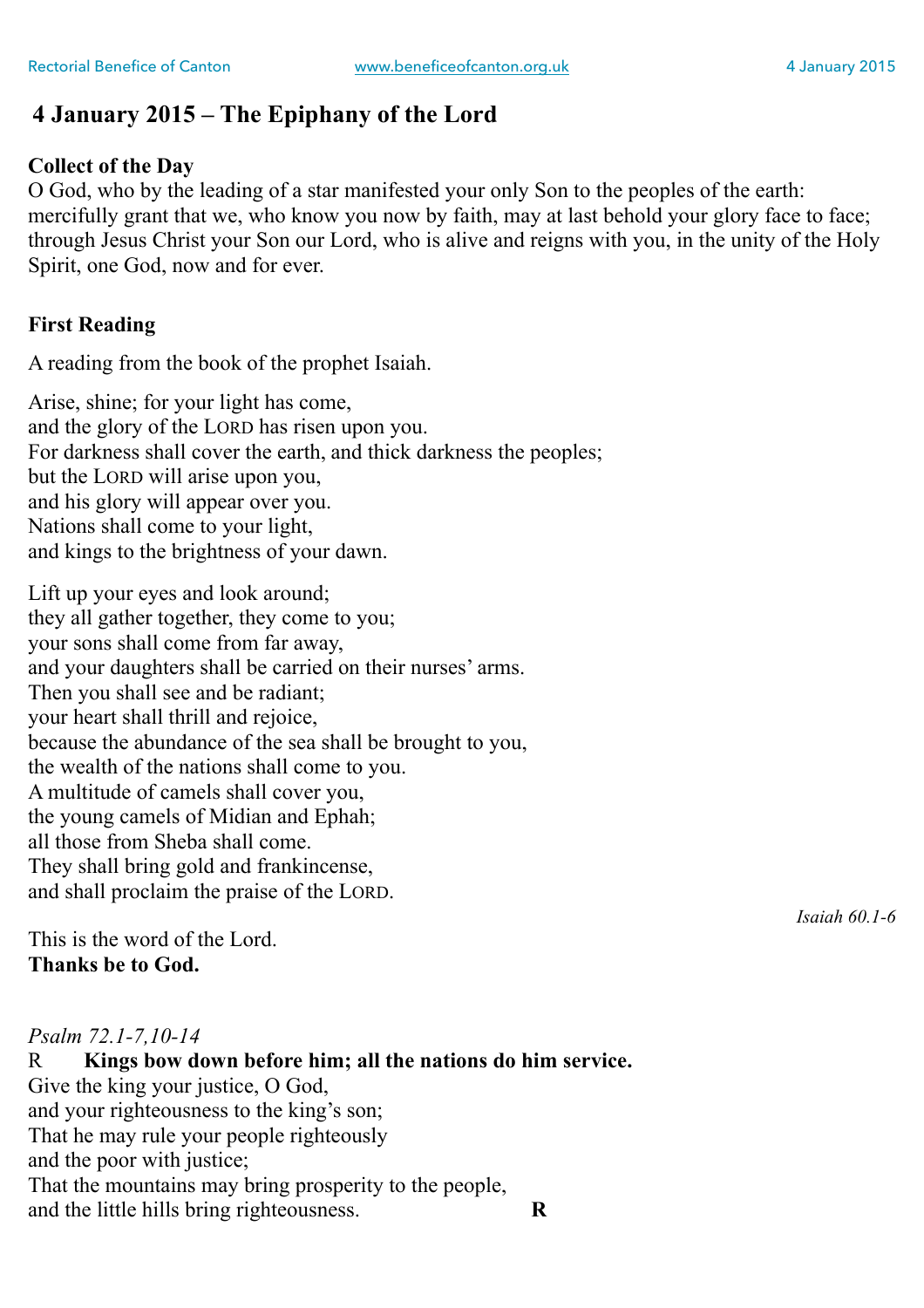He shall defend the needy among the people; he shall rescue the poor and crush the oppressor. He shall live as long as the sun and moon endure, from one generation to another. **R**

He shall come down like rain upon the mown field, like showers that water the earth. In his time shall the righteous flourish; there shall be abundance of peace till the moon shall be no more. **R**

The kings of Tarshish and of the isles shall pay tribute, and the kings of Arabia and Saba offer gifts. All kings shall bow down before him, and all the nations do him service. **R**

For he shall deliver the poor who cries out in distress, and the oppressed who has no helper. He shall have pity on the lowly and poor; he shall preserve the lives of the needy. He shall redeem their lives from oppression and violence, and dear shall their blood be in his sight. **R**

R **Kings bow down before him; all the nations do him service.**

#### **Second Reading**

A reading from the letter of Paul to the Ephesians.

I, Paul, am a prisoner for Christ Jesus for the sake of you Gentiles – for surely you have already heard of the commission of God's grace that was given me for you, and how the mystery was made known to me by revelation, as I wrote above in a few words, a reading of which will enable you to perceive my understanding of the mystery of Christ. In former generations this mystery was not made known to humankind, as it has now been revealed to his holy apostles and prophets by the Spirit: that is, the Gentiles have become fellow-heirs, members of the same body, and sharers in the promise in Christ Jesus through the gospel.

Of this gospel I have become a servant according to the gift of God's grace that was given me by the working of his power. Although I am the very least of all the saints, this grace was given to me to bring to the Gentiles the news of the boundless riches of Christ, and to make everyone see what is the plan of the mystery hidden for ages in God who created all things; so that through the church the wisdom of God in its rich variety might now be made known to the rulers and authorities in the heavenly places. This was in accordance with the eternal purpose that he has carried out in Christ Jesus our Lord, in whom we have access to God in boldness and confidence through faith in him.

This is the word of the Lord. **Thanks be to God.**

*Ephesians 3.1-12*